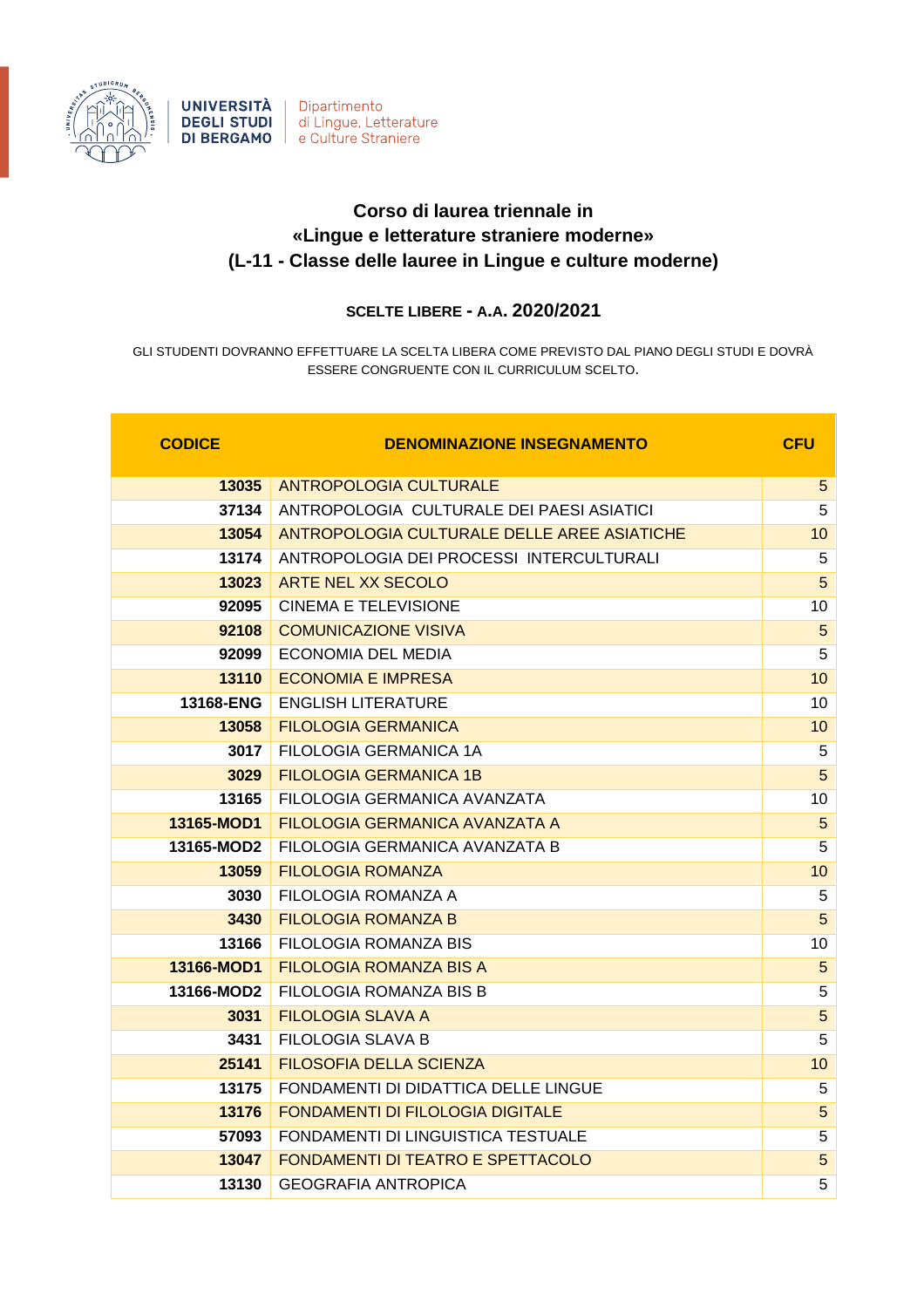

UNIVERSITÀ Dipartimento **DEGLI STUDI** di Lingue, Letterature **DI BERGAMO** | e Culture Straniere

**13147** GEOGRAFIA ANTROPICA ED ECONOMICA 10 10 10 **13094-MOD1** GEOGRAFIA DEL MOVIMENTO 5 **13135** GEOGRAFIA DELLE RETI 10 **13147-MOD2** GEOGRAFIA ECONOMICA 5 **13001** GLOTTOLOGIA 5 **13152** GOVERNANCE TERRITORIALE E PARTECIPAZIONE 5 **13169-EN2** HISTORIA DE AMÉRICA LATINA 5 **92060** INFORMATICA PER LA COMUNICAZIONE **5 13162-ENG** INTERCULTURAL LITERATURE **13162-ENG** 10 5 **65079** ISTITUZIONI DI DIRITTO PROCESSUALE CIVILE 5 **13062** LETTERATURA ANGLOAMERICANA II 10 **36064** LETTERATURA ANGLOAMERICANA II 2 A 5 **36065** LETTERATURA ANGLOAMERICANA II 2 B 5 5 1 1 2 MHz **13132** LETTERATURA ANGLOAMERICANA III 10 **13132-MOD1** LETTERATURA ANGLOAMERICANA III A 5 **13132-MOD2** LETTERATURA ANGLOAMERICANA III B 5 **13063-MOD1** LETTERATURA ARABA A 5 **13063-MOD2** LETTERATURA ARABA B 5 **13063 LETTERATURA ARABA I 100 ANGLES 2006 NASA I 100 ANGLES 2007 NASA I 100 ANGLES 2008 NASA I 100 ANGLES 200 13096** LETTERATURA ARABA II 10 **13096-MOD1** LETTERATURA ARABA II A 5 **13096-MOD2** LETTERATURA ARABA II B 5 **13064 LETTERATURA CINESE I 100 DE L'ALGUNA CINESE I 100 DE L'ALGUNA CINESE I 100 DE L'ALGUNA CINESE I 100 DE L' 13064-MOD1** LETTERATURA CINESE I A 5 **13064-MOD2** LETTERATURA CINESE IB 5 **13097** LETTERATURA CINESE II 10 **13097-MOD1** LETTERATURA CINESE II A 5 **13097-MOD2** LETTERATURA CINESE II B 5 **13065 LETTERATURA FRANCESE II** 100 and 100 and 100 and 100 and 100 and 100 and 100 and 100 and 100 and 100 and 10 **3088** LETTERATURA FRANCESE II A 5 **3488** LETTERATURA FRANCESE II B 5 **13098** LETTERATURA FRANCESE III 10 **13030 LETTERATURA FRANCESE III A 5 ANNU 13030 LETTERATURA FRANCESE III A 13098-MOD2** LETTERATURA FRANCESE III B 5 **13066 LETTERATURA GIAPPONESE I 100 CONTROLLER DESCRIPTION OF A 100 CONTROLLER DESCRIPTION OF A 100 CONTROLLER 13066-MOD1** LETTERATURA GIAPPONESE I A 5 **13066-MOD2** LETTERATURA GIAPPONESE I B 5 **13099** LETTERATURA GIAPPONESE II 10 **13099-MOD1** LETTERATURA GIAPPONESE II A 5 **13099-MOD2** LETTERATURA GIAPPONESE II B 5 **13067** LETTERATURA INGLESE II 1 10 **13067-MOD1** LETTERATURA INGLESE II 1 A 5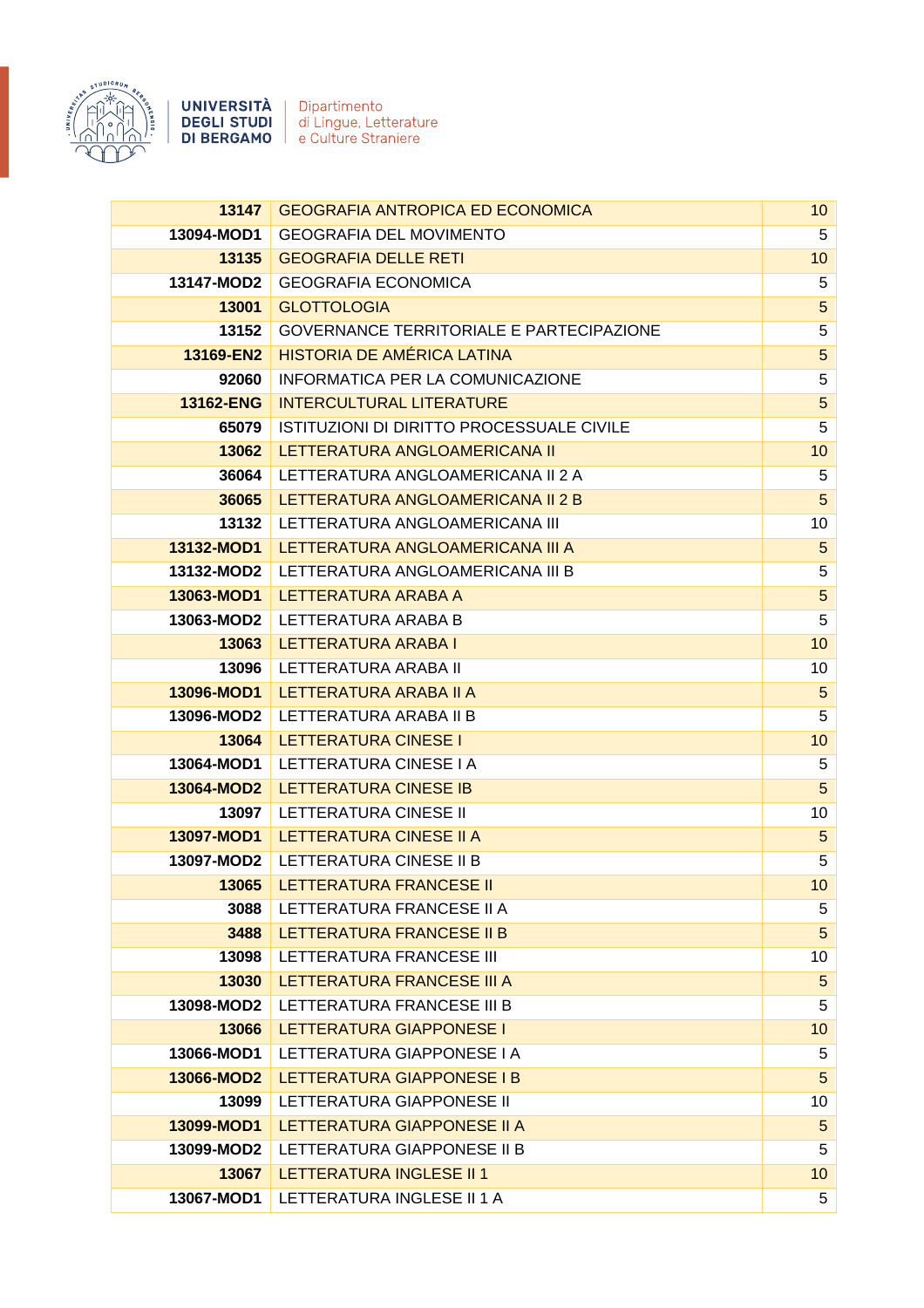

**UNIVERSITÀ** Dipartimento<br> **DEGLI STUDI** di Lingue, Letterature<br> **DI BERGAMO** e Culture Straniere

|                  | 13067-MOD2   LETTERATURA INGLESE II 1 B        | $5\phantom{.0}$ |
|------------------|------------------------------------------------|-----------------|
| 3078             | LETTERATURA INGLESE III A                      | 5               |
| <b>13172-ENG</b> | LETTERATURA INGLESE III BIS (ITA + ENG)        | 10              |
| 13156-MOD1       | LETTERATURA INGLESE III C                      | 5               |
| 13172-EN2        | <b>ENGLISH LITERATURE III D</b>                | $\overline{5}$  |
| 13161-ENG        | <b>ENGLISH LITERATURE</b>                      | 5               |
| <b>13173-ENG</b> | LETTERATURA INGLESE MODERNA E CONTEMPORANEA II | 10 <sup>1</sup> |
| 3026             | LETTERATURA INGLESE MODERNA E CONTEMPORANEA A  | 5               |
| 13173-EN2        | MODERN AND CONTEMPORARY ENGLISH LITERATURE B   | 5               |
| 13167-ENG        | LETTERATURA INGLESE POSTCOLONIALE II           | 10              |
| 13102-MOD1       | LETTERATURA INGLESE POSTCOLONIALE A            | $5\phantom{.0}$ |
| 13164-ENG        | POSTCOLONIAL LITERATURE IN ENGLISH             | 5               |
| 13068            | LETTERATURA ISPANO AMERICANA III               | 10              |
| 13031            | LINGUA E LETTERATURE ISPANO AMERICANE II A     | 5               |
| 13032            | LINGUA E LETTERATURE ISPANO AMERICANE II B     | $\overline{5}$  |
| 13103            | LETTERATURA ISPANO AMERICANA III               | 10              |
| 13103-MOD1       | LETTERATURA ISPANO-AMERICANE III A             | 5               |
| 13103-MOD2       | LETTERATURA ISPANO-AMERICANE III B             | 5               |
| 13170            | LETTERATURA ITALIANA CONTEMPORANEA             | 10              |
| 13170-MOD1       | LETTERATURA ITALIANA CONTEMPORANEA A           | 5               |
| 13170-MOD2       | LETTERATURA ITALIANA CONTEMPORANEA B           | 5               |
| 13178            | LETTERATURA ITALIANA CONTEMPORANEA C           | 5               |
| 13126            | LETTERATURA ITALIANA B1 + B2                   | 10              |
| 13003            | LETTERATURA ITALIANA B 1                       | 5               |
| 13126-MOD2       | LETTERATURA ITALIANA B 2                       | $\overline{5}$  |
| 13146            | LETTERATURA ITALIANA C                         | 5               |
| 13071            | <b>LETTERATURA RUSSA II</b>                    | 10              |
| 3041             | LETTERATURA RUSSA II A                         | 5               |
| 3441             | <b>LETTERATURA RUSSA II B</b>                  | 5               |
| 13105            | LETTERATURA RUSSA III                          | 10              |
| 13105-MOD1       | LETTERATURA RUSSA III A                        | $\overline{5}$  |
| 13105-MOD2       | LETTERATURA RUSSA III B                        | 5               |
| 13070            | LETTERATURA SPAGNOLA II                        | 10              |
| 3027             | LETTERATURA SPAGNOLA II 1 A                    | $\sqrt{5}$      |
| 3427             | LETTERATURA SPAGNOLA II 1 B                    | $\overline{5}$  |
| 13106            | LETTERATURA SPAGNOLA III                       | 10              |
| 13106-MOD1       | LETTERATURA SPAGNOLA III A                     | $\overline{5}$  |
| 13106-MOD2       | LETTERATURA SPAGNOLA III B                     | 5               |
| 13072-MOD1       | LETTERATURA TEDESCA A                          | 5               |
| 13072-MOD2       | LETTERATURA TEDESCA B                          | 5               |
| 13072            | LETTERATURA TEDESCA II                         | 10              |
| 13107            | LETTERATURA TEDESCA III                        | 10              |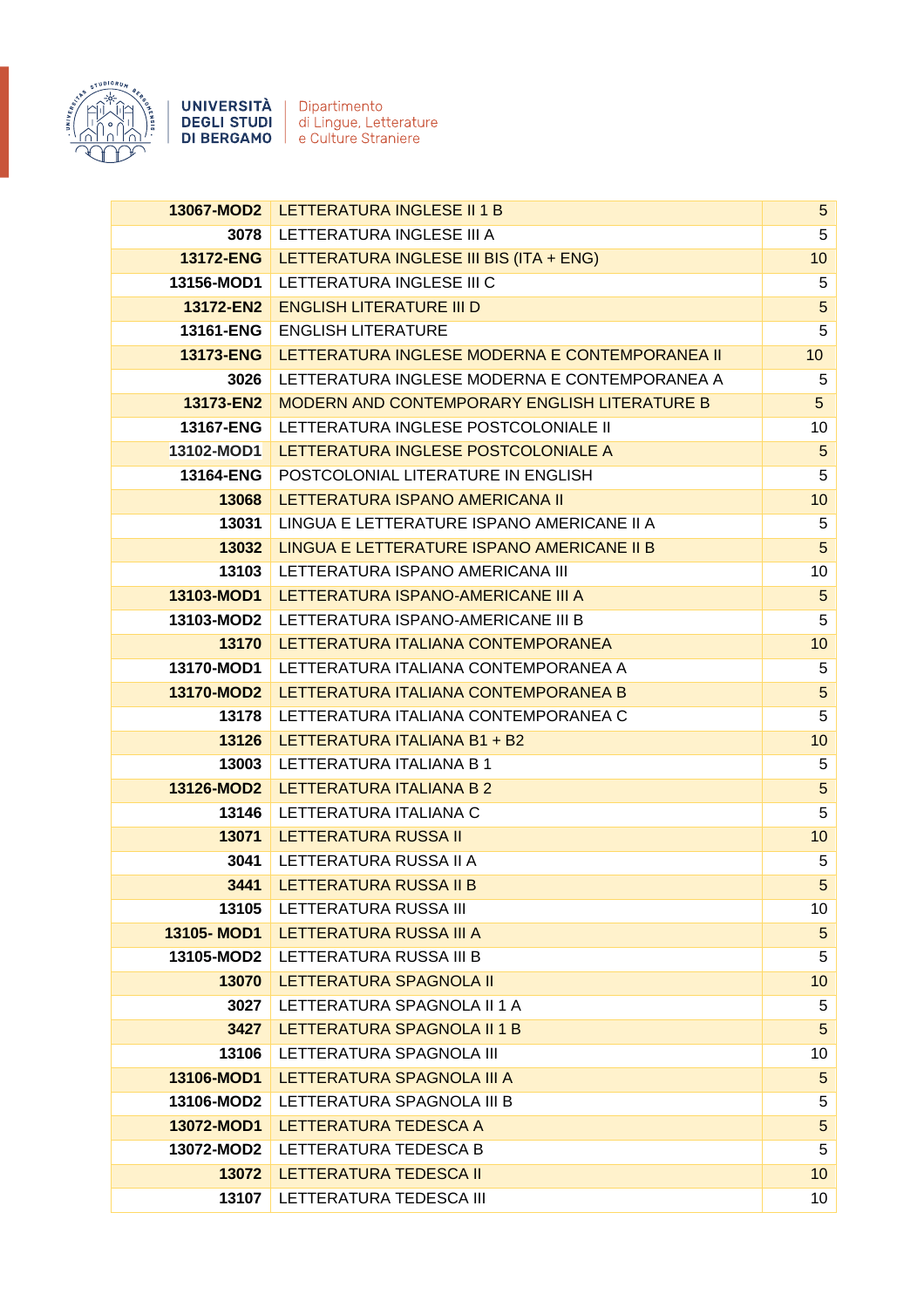

| 3474       | LETTERATURA TEDESCA III A     | 5 <sup>5</sup>  |
|------------|-------------------------------|-----------------|
| 13107-MOD2 | LETTERATURA TEDESCA III B     | 5               |
| 13128      | LETTERATURE COMPARATE A       | 5               |
| 13018      | LINGUA ARABA I                | 10              |
| 3003       | <b>LINGUA ARABA I A</b>       | $\overline{5}$  |
| 3403       | LINGUA ARABA I B              | 5               |
| 13073      | <b>LINGUA ARABA II</b>        | 10              |
| 3097       | LINGUA ARABA II A             | 5               |
| 37137      | <b>LINGUA ARABA II B</b>      | 5               |
| 13019      | <b>LINGUA CINESE I</b>        | 10              |
| 37091      | <b>LINGUA CINESE I A</b>      | $\sqrt{5}$      |
| 37092      | <b>LINGUA CINESE I B</b>      | 5               |
| 13074      | <b>LINGUA CINESE II</b>       | 10              |
| 13037      | LINGUA CINESE II A            | 5               |
| 37138      | <b>LINGUA CINESE II B</b>     | 5               |
| 13149      | LINGUA E CULTURA TEDESCA      | 10              |
| 3001       | <b>LINGUA FRANCESE I</b>      | 10              |
| 13075      | <b>LINGUA FRANCESE II</b>     | 10              |
| 3039       | <b>LINGUA FRANCESE II A</b>   | 5               |
| 3439       | LINGUA FRANCESE II B          | 5               |
| 13020      | <b>LINGUA GIAPPONESE I</b>    | 10              |
| 3062       | LINGUA GIAPPONESE I A         | 5               |
| 3462       | <b>LINGUA GIAPPONESE I B</b>  | $5\phantom{.0}$ |
| 13076      | LINGUA GIAPPONESE II          | 10              |
| 37141      | <b>LINGUA GIAPPONESE II A</b> | $\overline{5}$  |
| 37142      | LINGUA GIAPPONESE II B        | 5               |
| 13150      | <b>LINGUA INGLESE I</b>       | 10              |
| 3002       | LINGUA INGLESE I 1            | 10              |
| 13040      | <b>LINGUA INGLESE I 4</b>     | 10 <sup>°</sup> |
| 13123      | LINGUA INGLESE I 4 BIS        | 10              |
| 13157      | <b>LINGUA INGLESE II</b>      | 10              |
| 13131      | LINGUA INGLESE II             | 10              |
| 13078      | <b>LINGUA INGLESE II</b>      | 10              |
| 13077      | <b>LINGUA INGLESE II</b>      | 10              |
| 3020       | <b>LINGUA INGLESE II 1 A</b>  | $5\phantom{.0}$ |
| 3420       | LINGUA INGLESE II 1 B         | 5               |
| 13045      | <b>LINGUA INGLESE II 1 C</b>  | $\sqrt{5}$      |
| 13046      | LINGUA INGLESE II 1 D         | $\,$ 5 $\,$     |
| 3004       | <b>LINGUA RUSSA I</b>         | 10              |
| 13079      | LINGUA RUSSA II               | 10              |
| 3040       | <b>LINGUA RUSSA II A</b>      | $5\phantom{.}$  |
| 3440       | LINGUA RUSSA II B             | 5               |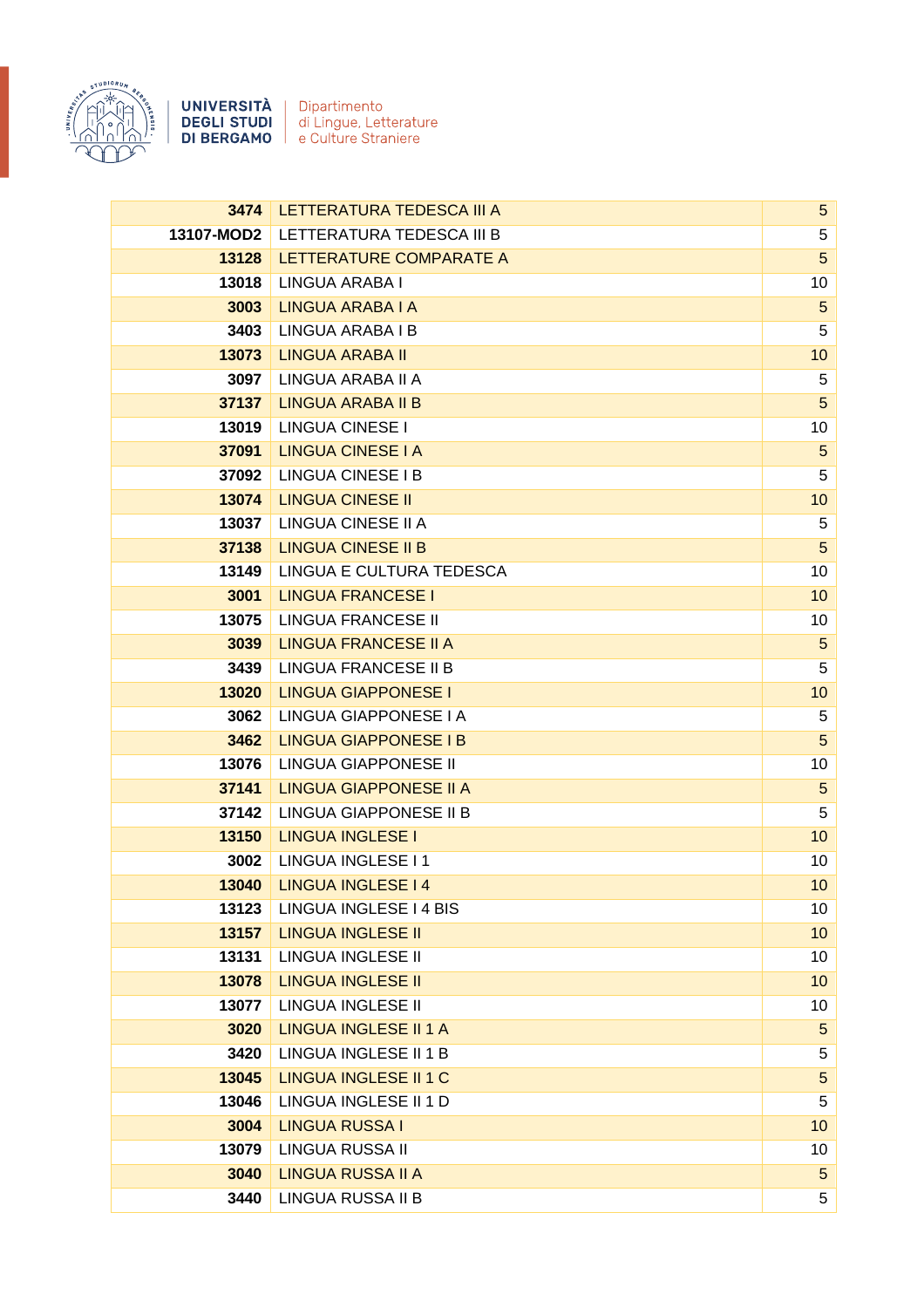

UNIVERSITÀ Dipartimento **DEGLI STUDI** di Lingue, Letterature DI BERGAMO | e Culture Straniere

**3005** LINGUA SPAGNOLA I 1 **100 LINGUA SPAGNOLA I 1** 10 **13124** LINGUA SPAGNOLA I 1 BIS 10 10 **13080 LINGUA SPAGNOLA II 100 LINGUA SPAGNOLA II** 10 **13039** LINGUA SPAGNOLA II A 2 5 **3421 LINGUA SPAGNOLA II B 5 SEPAGNOLA II B** 5 SEPAGNOLA II B **3006** LINGUA TEDESCA I 10 **13081 | LINGUA TEDESCA II 100 | 100 | 100 | 100 | 100 | 100 | 100 | 100 | 100 | 100 | 100 | 100 | 100 | 100 | 1 3022** LINGUA TEDESCA II 1 A 5 **3422** LINGUA TEDESCA II 1 B 5 SAND FOR THE SCALE AND THE SAND FOR THE SAND FOR THE SAND FOR THE SAND FOR THE SAND **3060** LINGUISTICA DI BASE B 5 **37152** MARKETING 5 **13111** METODI DI ANALISI LINGUISTICA 5 **13159** METODI DI ANALISI LINGUISTICA BIS 5 **25242-MOD1** PEDAGOGIA SPECIALE PER L'ETÀ INFANTILE A 5 **25242-MOD3** PEDAGOGIA SPECIALE PER L'ETÀ INFANTILE B 5 **25211-MOD1** MIGRAZIONI TRANSNAZIONALI E SPERIMENTAZIONI EDUCATIVE A 5 **25211-MOD3** MIGRAZIONI TRANSNAZIONALI E SPERIMENTAZIONI EDUCATIVE B 5 **13094-MOD2** PROCESSI TERRITORIALI DELLE AREE ASIATICHE 5 **92107** PSICOLOGIA DELLA COMUNICAZIONE **5 5 92092** PUBBLICITÀ E STRATEGIE DI COMUNICAZIONE D'IMPRESA 10 **92106** SOCIAL MEDIA 5 **92083** SOCIETÀ E MEDIA DIGITALI 10 **13112** SOCIOLOGIA **13112** 10 **13112-MOD1** SOCIOLOGIA GENERALE 5 **92083-MOD1** SOCIOLOGIA DEI MEDIA DIGITALI 5 **92066** SOCIOLOGIA DELL'ORGANIZZAZIONE 10 **92066-MOD1** SOCIOLOGIA DELL'ORGANIZZAZIONE A 5 **92078** SOCIOLOGIA DELLA COMUNICAZIONE 10 **92112** SOCIOLOGIA GENERALE 10 10 10 10 10 10 10 10 **5881** STATISTICA SOCIALE 5 **13012 STORIA CONTEMPORANEA 10 AND 10 AND 10 AND 10 AND 10 AND 10 AND 10 AND 10 AND 10 13103** STORIA CONTEMPORANEA 10 **13169-ENG** STORIA CONTEMPORANEA 2 10 10 10 10 10 **13028** STORIA CONTEMPORANEA 1 A 5 **13029 STORIA CONTEMPORANEA 1 B 5 STORIAL STORIAL STORIAL STORIAL STORIAL STORIAL STORIAL STORIAL STORIAL STORI 3033** STORIA CONTEMPORANEA 3 A 5 **3433** STORIA CONTEMPORANEA 3 B 5 **92093** STORIA DEL GIORNALISMO **5** STORIA DEL GIORNALISMO **13171** STORIA CONTEMPORANEA B 5 **13163** STORIA DELL'ASIA 10 **13177-MOD2** STORIA DELL'ASIA ORIENTALE 5